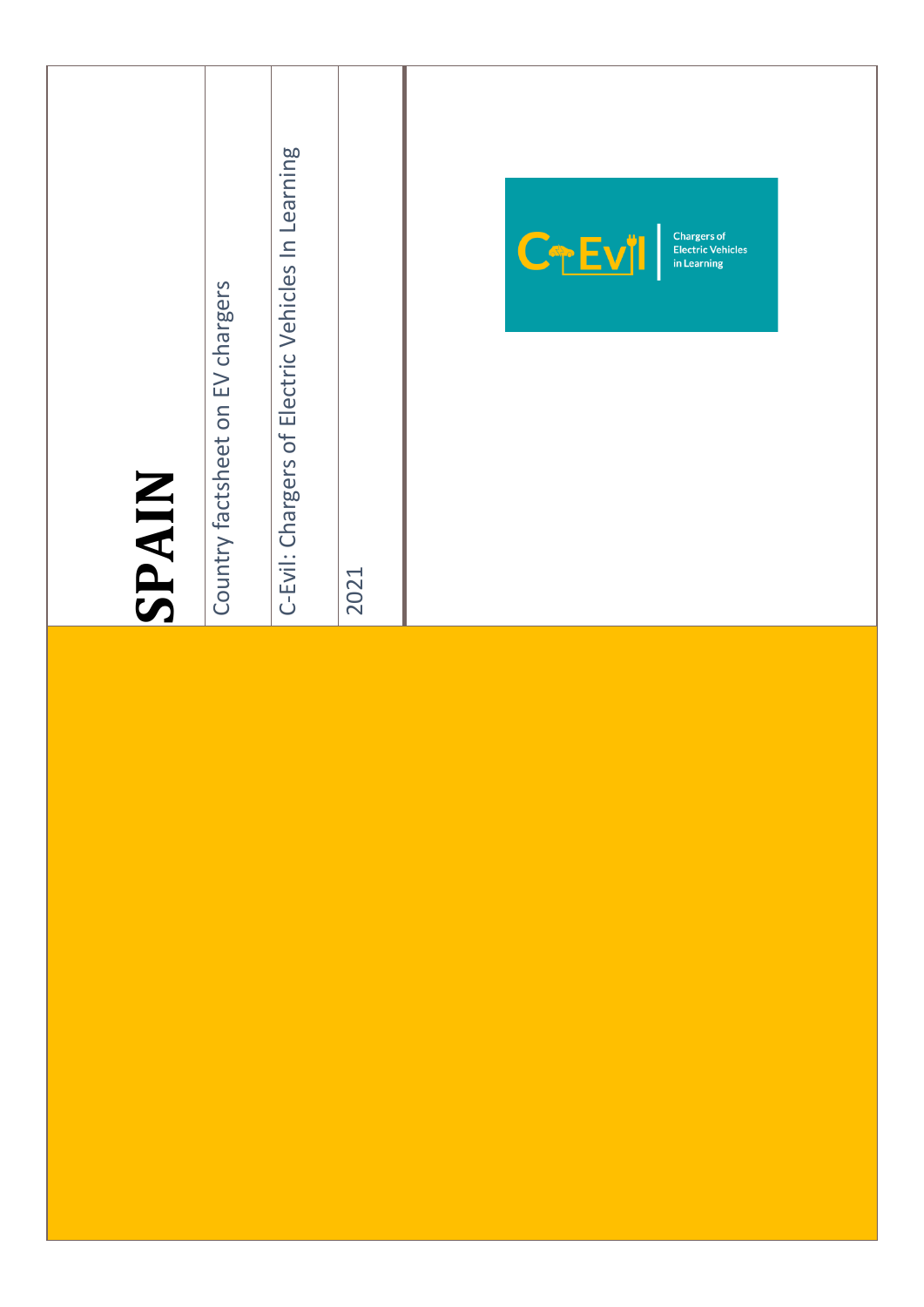



[Providers in English........................................................................................................................9](#page-8-1)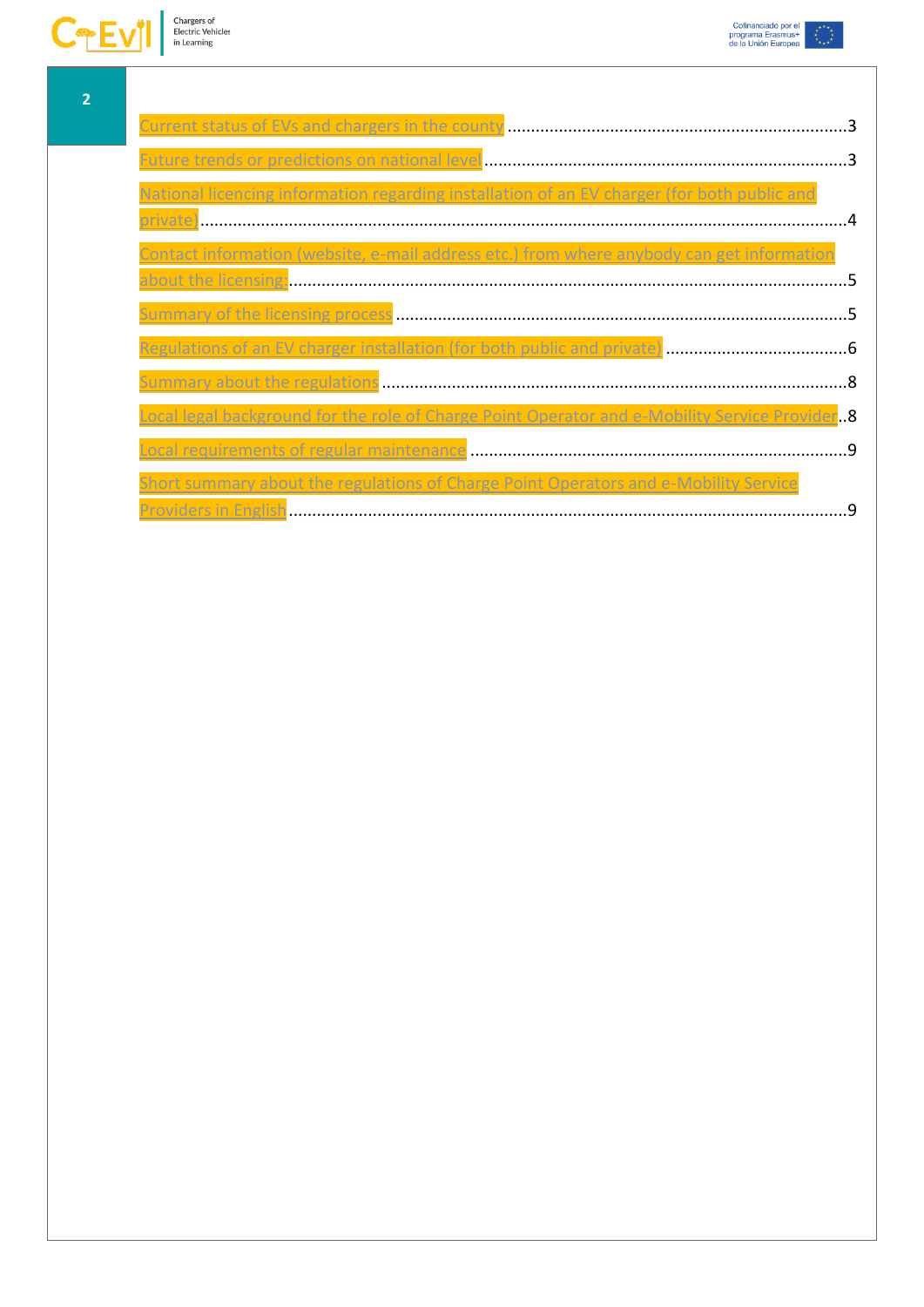

<span id="page-2-0"></span>

| 3 | <b>Current status of EVs and chargers in the county</b>                                                              |                                                                                                                                                                                                                                                                                                                                                                                                         |  |  |
|---|----------------------------------------------------------------------------------------------------------------------|---------------------------------------------------------------------------------------------------------------------------------------------------------------------------------------------------------------------------------------------------------------------------------------------------------------------------------------------------------------------------------------------------------|--|--|
|   | Total number of EVs in<br>your country                                                                               | The annual evolution of the total number of electric vehicle<br>registrations in Spain between 2013 and 2019. In 2019,<br>approximately 12,300 electric vehicles were registered in<br>the country, a decrease of around 1,600 registrations<br>compared to the previous year. Electric vehicles include<br>100% electric vehicles (BEV), extended range vehicles<br>(REEV) and plug-in hybrids (PHEV). |  |  |
|   |                                                                                                                      | The number of electric car chargers in Spain is estimated at<br>just over 10,000 installations. This number is far behind the<br>first three countries in the ranking and is insufficient to<br>offer a good service to the owners of electric cars.                                                                                                                                                    |  |  |
|   | Number of EVs per type                                                                                               | Total number of plug-in vehicles (BEV+PHEV) 53.191<br>Electrical recharging points 5818                                                                                                                                                                                                                                                                                                                 |  |  |
|   | Total number of EV<br>chargers in your<br>country                                                                    | The number of electric car chargers in Spain is estimated at<br>just over 10,000 installations.                                                                                                                                                                                                                                                                                                         |  |  |
|   | Number of EV chargers<br>per type                                                                                    | In 2019, a total of 2521 registrations of electric vehicles for<br>companies were made, 1470 of which were private and 294<br>rented, representing growth of 94.5%, 140% and 352.3%.                                                                                                                                                                                                                    |  |  |
|   | How is the coverage of<br>chargers in your<br>country? Is it equal or<br>are there any more<br>covered areas/cities? | The number is far behind the first three countries in the<br>ranking and is insufficient to offer a good service to electric<br>car owners.                                                                                                                                                                                                                                                             |  |  |

### **Future trends or predictions on national level**

<span id="page-2-1"></span>On 20 May 2020, the Council of Ministers approved the preliminary draft Law on Climate Change and Energy Transition, which includes the objective that from 2040 cars with direct CO2 emissions will not be sold in Spain.

In other words, according to the plan, only electric cars could be sold from that year onwards. This is a very advanced proposal, which should involve aid for the sale of electric vehicles and the deployment of recharging infrastructures.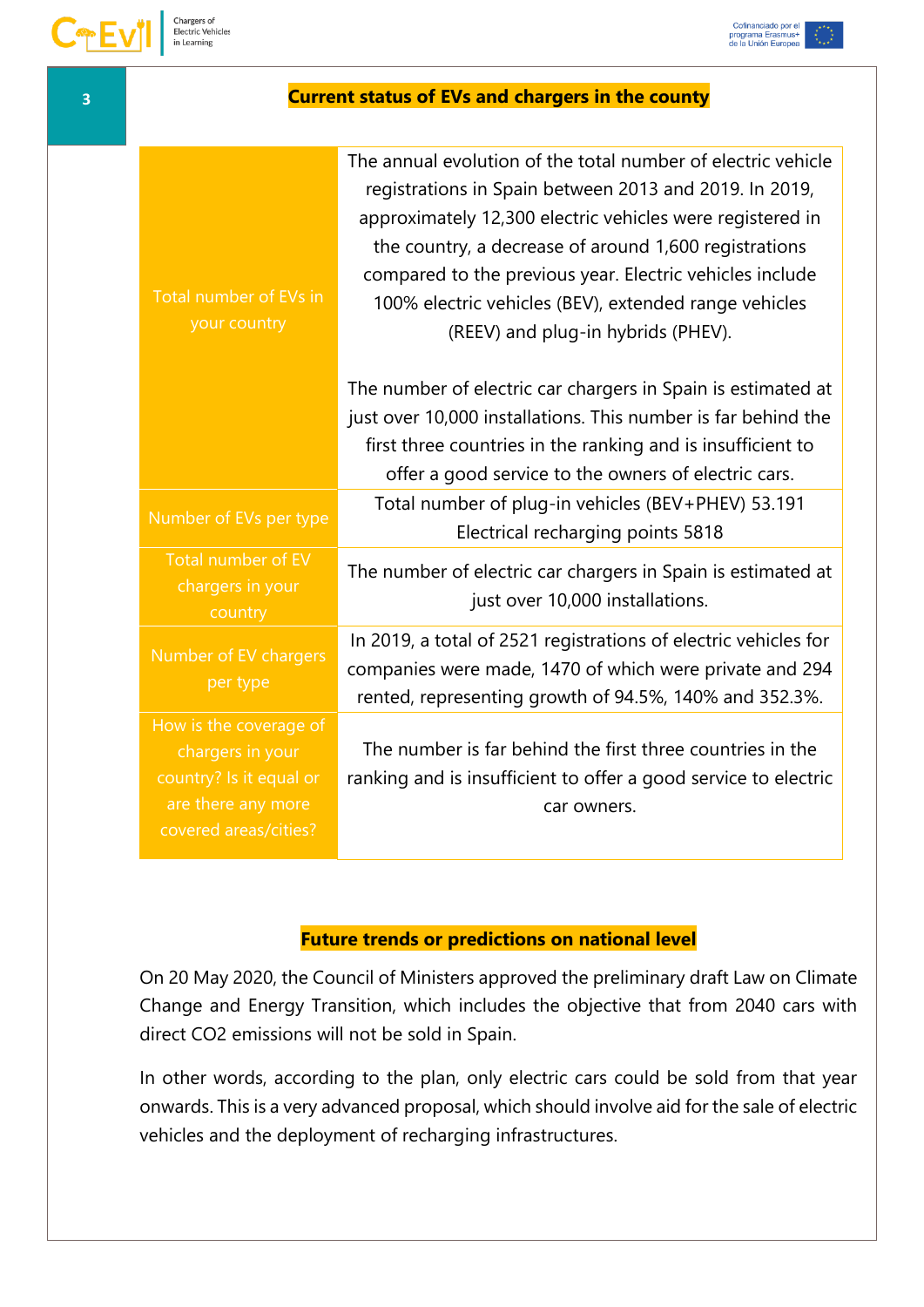

**4** Spain must have 16,400 public recharging points by the end of 2020 and more than 225,000 by 2030, which would make us the fifth largest country in the EU in terms of the volume of these devices.

Spain would need a minimum of 110,000 public recharging points by 2025, i.e. in just five years, to adapt to the infrastructure scenario and the reality of the electric vehicle in the coming years, according to a study published by the organisation Transport & Environment

Currently there are some 5,000 public charging points, would be part of a scenario in which the European Union will have 1.2 million public chargers for electrified vehicles, a figure that will increase to 2.2 million chargers by 2030.

Under this latest forecast in 2030, Spain should have 225,000 recharging points.

# <span id="page-3-0"></span>**National licencing information regarding installation of an EV charger (for both public and private)**

Real Decreto 1053/2014, de 12 de diciembre, por el que se aprueba una nueva Instrucción Técnica Complementaria (ITC) BT 52 «Instalaciones con fines especiales. Infraestructura para la recarga de vehículos eléctricos», del Reglamento electrotécnico para baja tensión, aprobado por Real Decreto 842/2002, de 2 de agosto, y se modifican otras instrucciones técnicas complementarias del mismo

1. Real Decreto 842/2002, de 2 de agosto, por el que se aprueba el Reglamento electrotécnico para baja tensión

[https://www.boe.es/diario\\_boe/txt.php?id=BOE-A-2002-18099](https://www.boe.es/diario_boe/txt.php?id=BOE-A-2002-18099)

2. Real Decreto 1053/2014 por el que se aprueba una nueva Instrucción Técnica Complementaría (ITC) BT 52:

<http://www.boe.es/boe/dias/2014/12/31/pdfs/BOE-A-2014-13681.pdf>

3. Ley de Propiedad Horizontal Ley 19/09 de 23-11-2009 (BOE 24/11/09)

<https://www.boe.es/buscar/doc.php?id=BOE-A-2009-18733>

4. Real Decreto 647/2011. Gestor de carga

<https://www.boe.es/buscar/doc.php?id=BOE-A-2011-8910>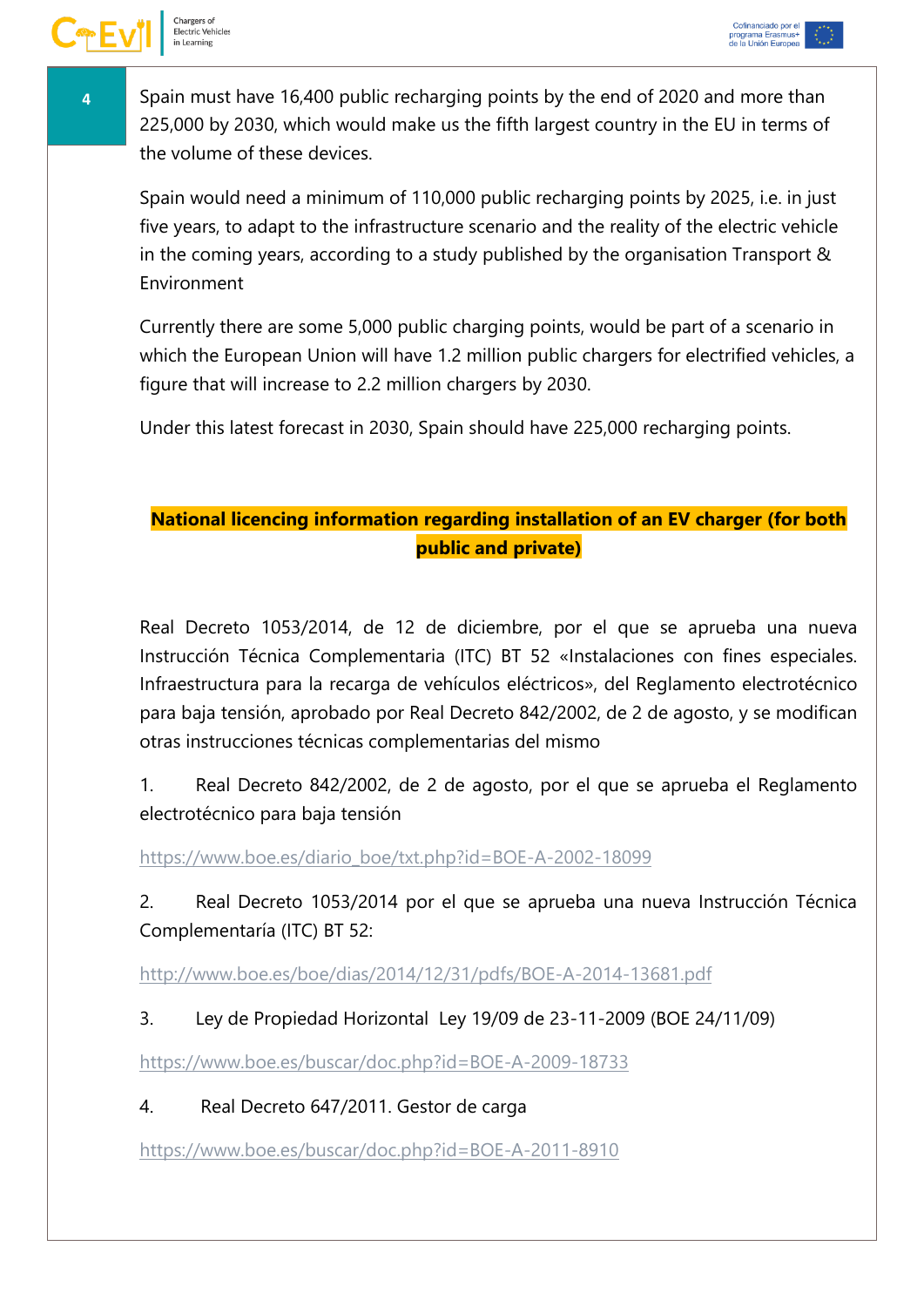<span id="page-4-0"></span><https://www.idae.es/ayudas-y-financiacion/para-movilidad-y-vehiculos/plan-moves-ii>

<https://aedive.es/>

<https://www.mitma.gob.es/>

### **EXTREMADURA**

<http://industriaextremadura.juntaex.es/kamino/index.php/atencion-al-ciudadano>

1 .- Trámites telemáticos asistencia técnica: SEDE ELECTRONICA Horario de Atención: Los servicios de soporte técnico al usuario serán atendidos de 09:00h a 14:00h de lunes a viernes. El número de atención telefónico es el siguiente: 924 336 975 soporte.sede@juntaex.es

<https://sede.gobex.es/SEDE/piePrincipal/contacto.jsf>

2.- Información Administrativa. El Teléfono de Información Administrativa Más información en: <https://ciudadano.gobex.es/telefonos>

Las solicitudes deben dirigirlas a: Servicio de Generación y Ahorro de Energía Servicio de Coordinación Territorial de Ordenación Industrial, Energética y Minera Servicio de Planificación Industrial, Energética y Minera con esta dirección: Paseo de Roma S/N Modulo D 1ª planta, 06800 Mérida

### **Summary of the licensing process**

<span id="page-4-1"></span>As for the regulations to follow if you have an individual garage inside your house, you will not need any special permission. To process the installation of an electric charger in your home, you purchase of the terminal or box to connect the charger and also integrate the electrical installation work required for having an electric car charger at home.

However, if you live in a block of flats and have your individual parking space in the communal garage, you will have to follow the following steps:

1. Inform the president of the community or the administrator. Their authorization is not necessary, because article 17.5 of the Horizontal Property Law provides for and allows the installation of an electric recharging point in a parking space for private use. You will also have to indicate the date when the installation work will start and what material will be used. In the event that this installation has to be connected to a community electricity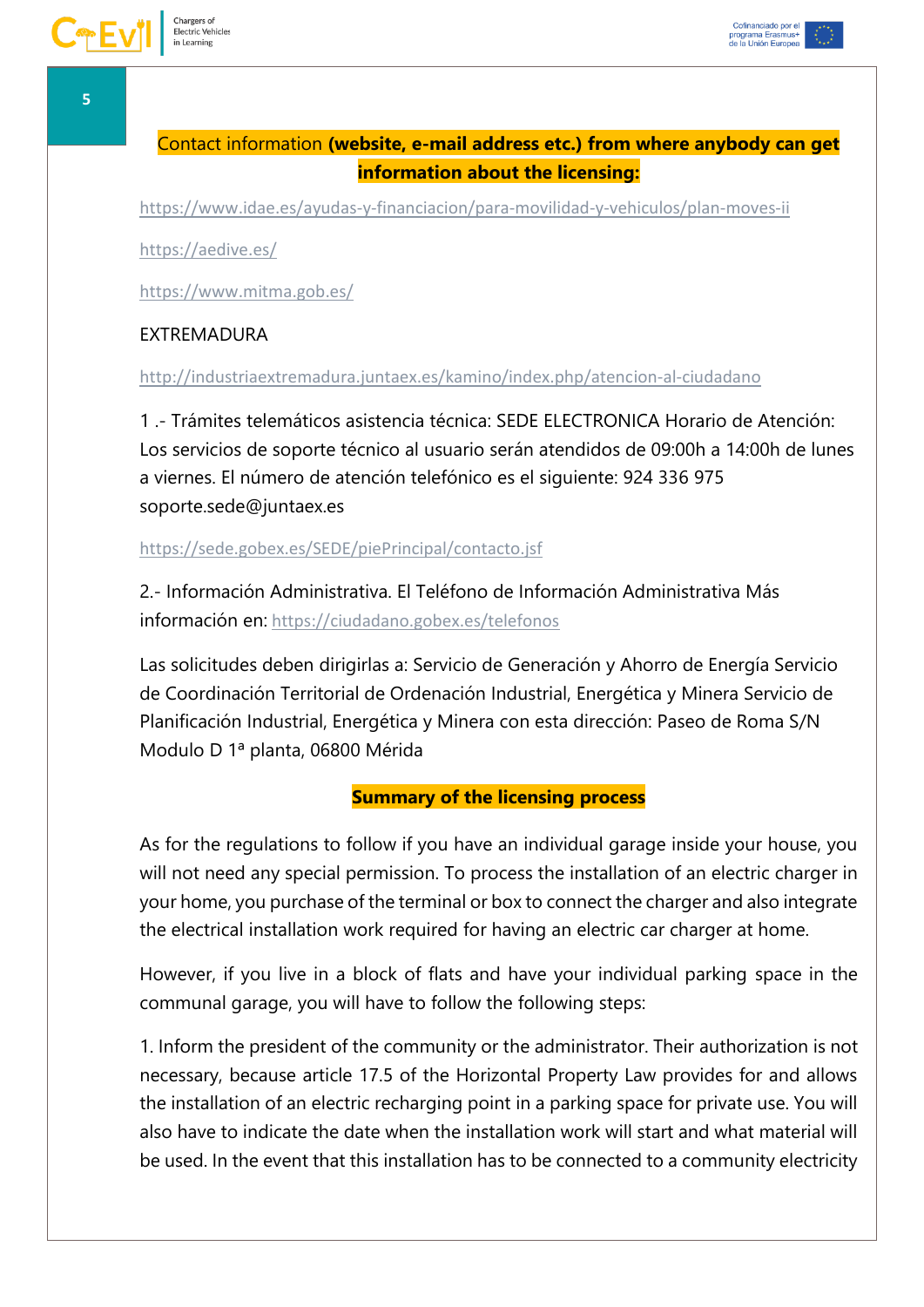

Chargers of

Electric Vehicles in Learning

**6 h** meter, it is essential to have the authorization of the community, as well as if you have your parking space in a garage that is not in the building where you reside.

2. The costs of the installation and consumption will be assumed solely and exclusively by you. Furthermore, the electricity recharge point can only be located in your parking space.

3. Currently, new buildings with garages must have a pre-installation to facilitate the installation of an electricity recharging point.

In community garages, the installation will be more complex, because the distance between the parking space and the meter may be greater than in the case of a singlefamily home. A good solution to contemplate is the installation of a second meter to which the cables that allow the electric recharge point to work are connected.

### **Regulations of an EV charger installation (for both public and private)**

<span id="page-5-0"></span>"La irrupción de los vehículos eléctricos ha provocado una explosión mediática de gran alcance abarcando aspectos energéticos, tecnológicos, económicos y ambientales, que representa una gran oportunidad de actuación en todos estos campos. Uno de los aspectos que genera mayor preocupación es el relativo a las infraestructuras de recarga y su disponibilidad.

La aprobación de la Instrucción Técnica Complementaria significa un empuje importante para el sector de la recarga de coches eléctricos y, en definitiva, una propulsión del mercado del coche eléctrico. Aunque seguramente sea mejorable, ahora ya se dispone de un reglamento que explica cómo proceder con la implementación de puntos de recarga."

#### <http://circutor.es/es/formacion/vehiculo-electrico>

"En los edificios de régimen de propiedad horizontal, a la hora de instalar puntos de recarga en parkings y aparcamientos colectivos deberán realizar una conducción por zonas comunes (mediante, tubos, canales, etc.) de manera que puedan hacerse derivaciones oportunas hasta las estaciones de recarga ubicadas en las plazas de aparcamiento.

En los aparcamientos de flotas privadas (cooperativas, empresas, talleres, concesionarios y similares) se deberán acometer las instalaciones necesarias para suministrar a una estación de recarga por cada 40 plazas.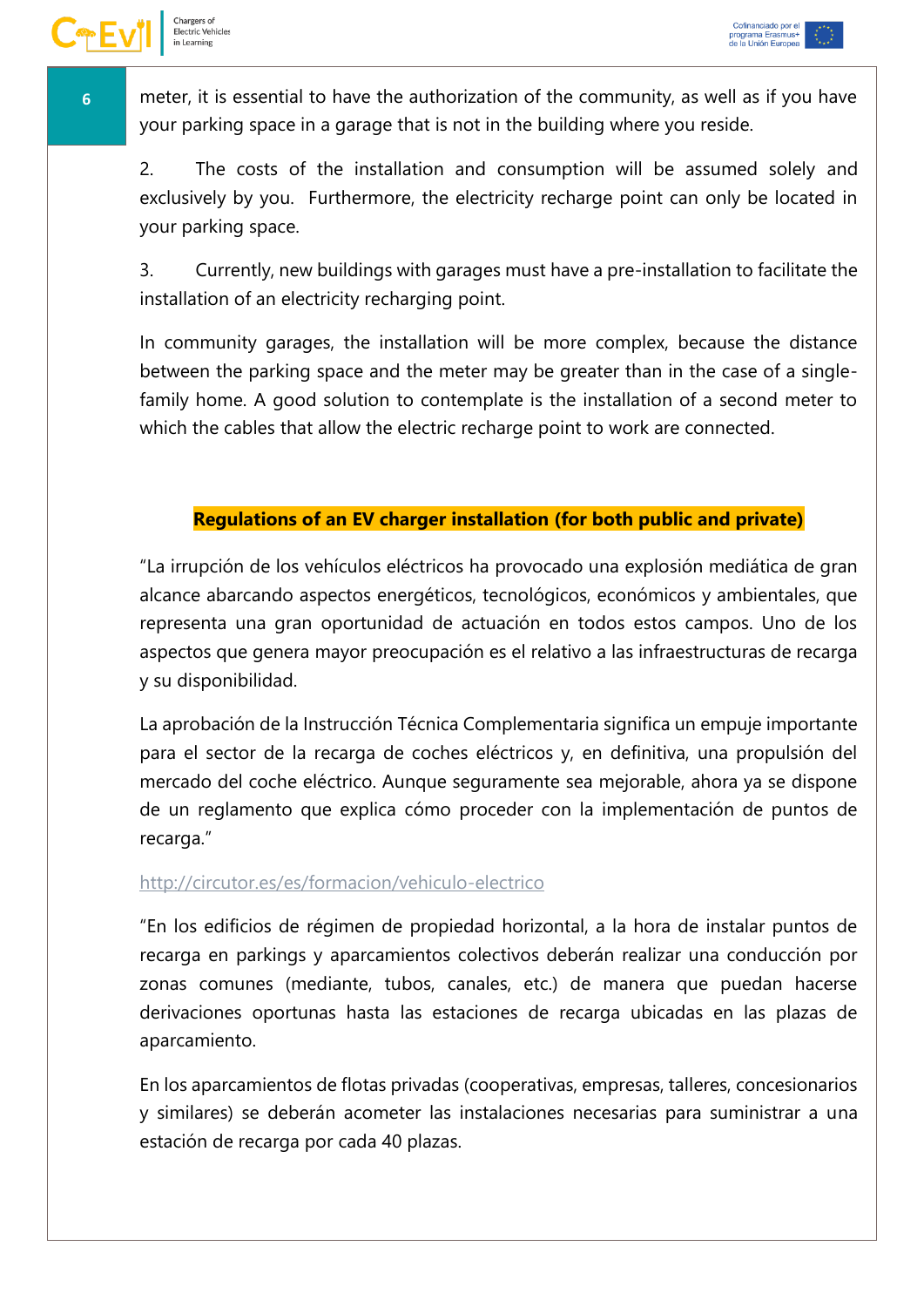**7** En los aparcamientos o estacionamientos públicos permanentes, igual que en caso anterior, se deberán acometer las instalaciones necesarias para suministrar a una estación de recarga de coches eléctricos por cada 40 plazas.

En la vía pública se deberán ejecutar las instalaciones necesarias para dar servicio a las estaciones de recarga ubicadas en las plazas destinadas a vehículos eléctricos que estén previstas en los Planes de Movilidad Sostenible supramunicipales o municipales.

En las viviendas unifamiliares que estén dotadas de infraestructura para la recarga de vehículos eléctricos se considerará el grado de electrificación elevado modificándose así la ITC BT 25, "Instalaciones interiores en viviendas". Cuando estén previstas una o más plazas para el estacionamiento de vehículos eléctricos, se deberá instalar un circuito adicional para tal fin."

### <http://www.euinstalaciones.es/recarga-vehiculos-electricos/>

### Los trámites a seguir

"Gracias a una modificación de la Ley de Propiedad Horizontal en el año 2009, actualmente simplemente hay que informar por escrito al presidente de la comunidad o administrador de la finca de que se va a realizar la instalación. El punto de recarga debe estar instalado acorde a la instrucción técnica complementaria del Reglamento electrotécnico de baja tensión ITC-BT-52, encargada de regular la infraestructura de recarga para coches eléctricos.

Lo más lógico es hacer una derivación desde el contador de nuestra casa hasta nuestra plaza de garaje, siempre que las condiciones del lugar lo permitan. De esta forma, se puede unificar el consumo del hogar y del coche eléctrico en un mismo contrato, ahorrando la necesidad de pagar dos términos de potencia."

<http://www.euinstalaciones.es/recarga-vehiculos-electricos/>

## More information:

<https://www.idae.es/ayudas-y-financiacion/para-movilidad-y-vehiculos/plan-moves-ii>

<https://aedive.es/>

<https://www.mitma.gob.es/>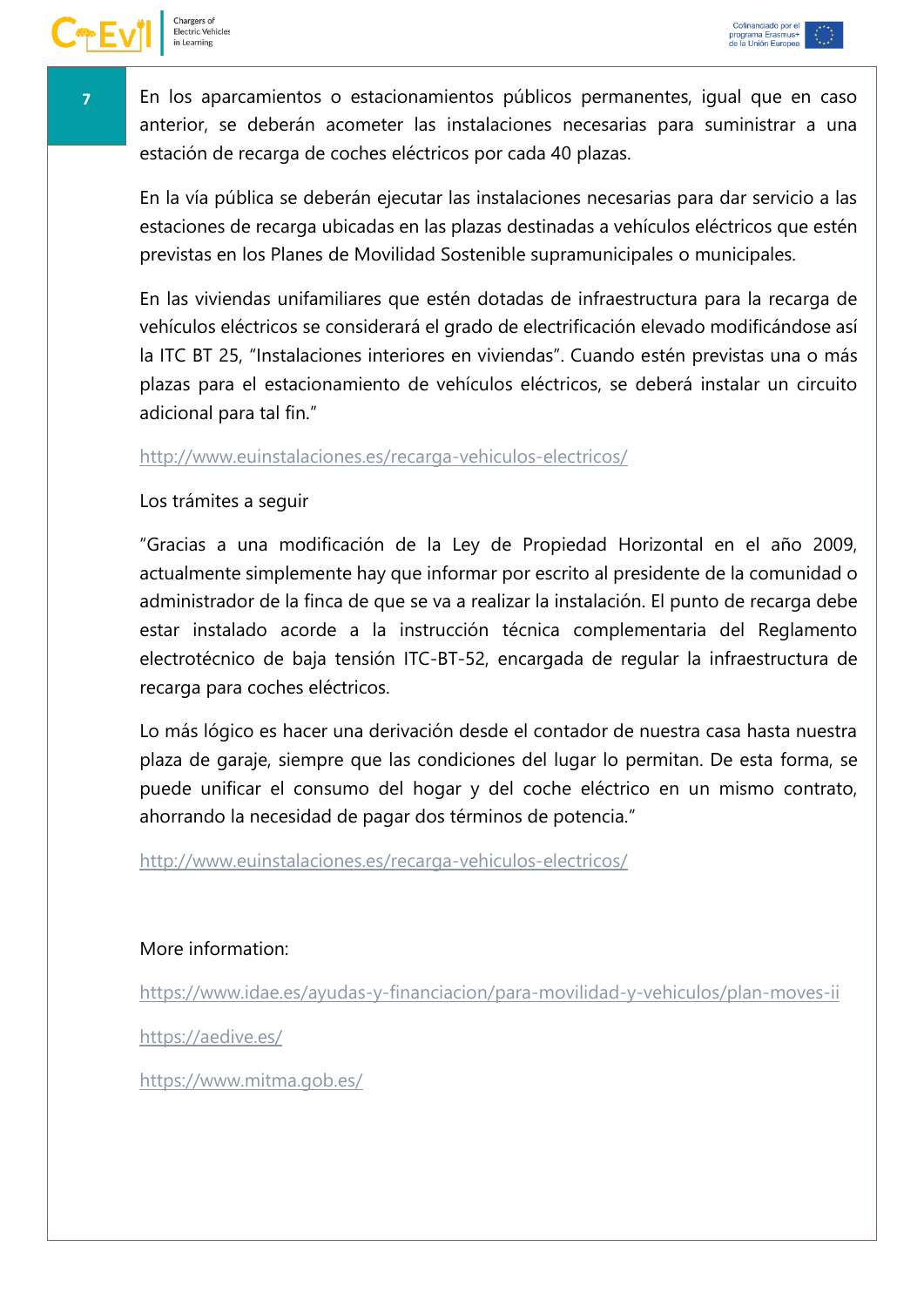

## **8** DIRECTOR GENERAL DE INDUSTRIA, ENERGÍA Y MINAS

Paseo de Roma, S/N, Módulo D 1ª Planta. 06800 - Mérida Teléfono: 924 005 615 Fax: 924 005 601 Correo: dgieym.ei@juntaex.es Página web: [http://industriaextremadura.juntaex.es](http://industriaextremadura.juntaex.es/)

## **Summary about the regulations**

- <span id="page-7-0"></span>1. Real Decreto 842/2002, de 2 de agosto, por el que se aprueba el Reglamento electrotécnico para baja tensión [https://www.boe.es/diario\\_boe/txt.php?id=BOE-A-2002-18099](https://www.boe.es/diario_boe/txt.php?id=BOE-A-2002-18099)
- 2. Real Decreto 1053/2014 por el que se aprueba una nueva Instrucción Técnica Complementaría (ITC) BT 52: <http://www.boe.es/boe/dias/2014/12/31/pdfs/BOE-A-2014-13681.pdf>
- 3. Ley de Propiedad Horizontal Ley 19/09 de 23-11-2009 [\(BOE](https://boe.es/buscar/doc.php?id=BOE-A-2009-18733) 24/11/09) <https://www.boe.es/buscar/doc.php?id=BOE-A-2009-18733>
- 4. Real Decreto 647/2011. Gestor de carga <https://www.boe.es/buscar/doc.php?id=BOE-A-2011-8910>

# <span id="page-7-1"></span>**Local legal background for the role of Charge Point Operator and e-Mobility Service Provider**

OPERADORES DE MOVILIDAD TIPOS DE CONECTORES COMERCIALIZADORAS Venden principalmente energía. Es una solución en la que el suministro de energía puede ser el mismo que el de casa o el del trabajo.

OPERADORES INTEGRALES Suministran el punto de recarga, la energía y otros servicios de recarga. Suelen ofrecer una red de puntos de recarga en la que recargar.

PROVEEDORES DE MOVILIDAD Suelen incluir la disponibilidad de vehículos y una red de puntos de recarga.

PROVEEDORES DE OTROS SERVICIOS Ofrecen Información y ubicación de puntos de recarga.